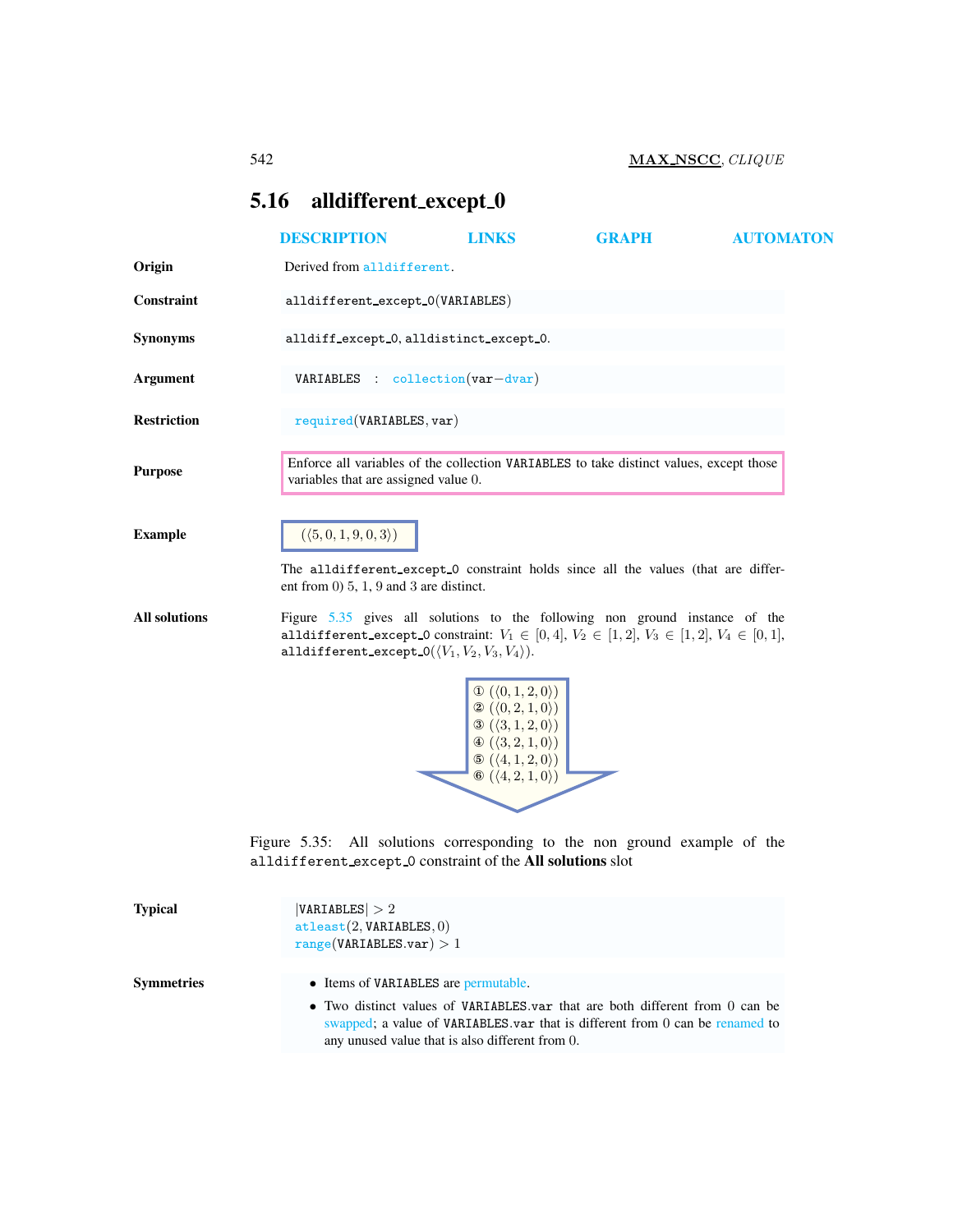| 20000128 | 543 |
|----------|-----|
|          |     |

| Arg. properuc |  |
|---------------|--|
|               |  |

ties Contractible wrt. VARIABLES.

Usage Quite often it appears that, for some modelling reason, you create a *joker value*. You do not want that normal constraints hold for variables that take this *joker value*. For this purpose we modify the binary arc constraint in order to discard the vertices for which the corresponding variables are assigned value 0. This will be effectively the case since all the corresponding arcs constraints will not hold.

Algorithm An arc-consistency filtering algorithm for the alldifferent except 0 constraint is described in [129]. The algorithm is based on the following ideas:

- First, one can map solutions of the alldifferent except 0 constraint to varperfect matchings $4$  in a bipartite graph derived from the domain of the variables of the constraint in the following way: to each variable of the alldifferent\_except\_0 constraint corresponds a *variable* and a *joker* vertices, while to each potential value corresponds a *value* vertex; there is an edge between a variable vertex and a value vertex if and only if that value belongs to the domain of the corresponding variable; there is an edge between a variable vertex and its corresponding value vertex.
- Second, Dulmage-Mendelsohn decomposition [148] is used to characterise all edges that do not belong to any var-perfect matching, and therefore prune the corresponding variables.

**Counting** 

| Length $(n)$                                                   |  |  |          |  |              |        |         |
|----------------------------------------------------------------|--|--|----------|--|--------------|--------|---------|
| <b>Solutions</b>                                               |  |  | 7 34 209 |  | $1546$ 13327 | 130922 | 1441729 |
| Number of solutions for alldifferent except $0$ : domains $0n$ |  |  |          |  |              |        |         |

<span id="page-1-0"></span><sup>&</sup>lt;sup>4</sup>A *var-perfect matching* is a maximum matching covering all vertices representing variables.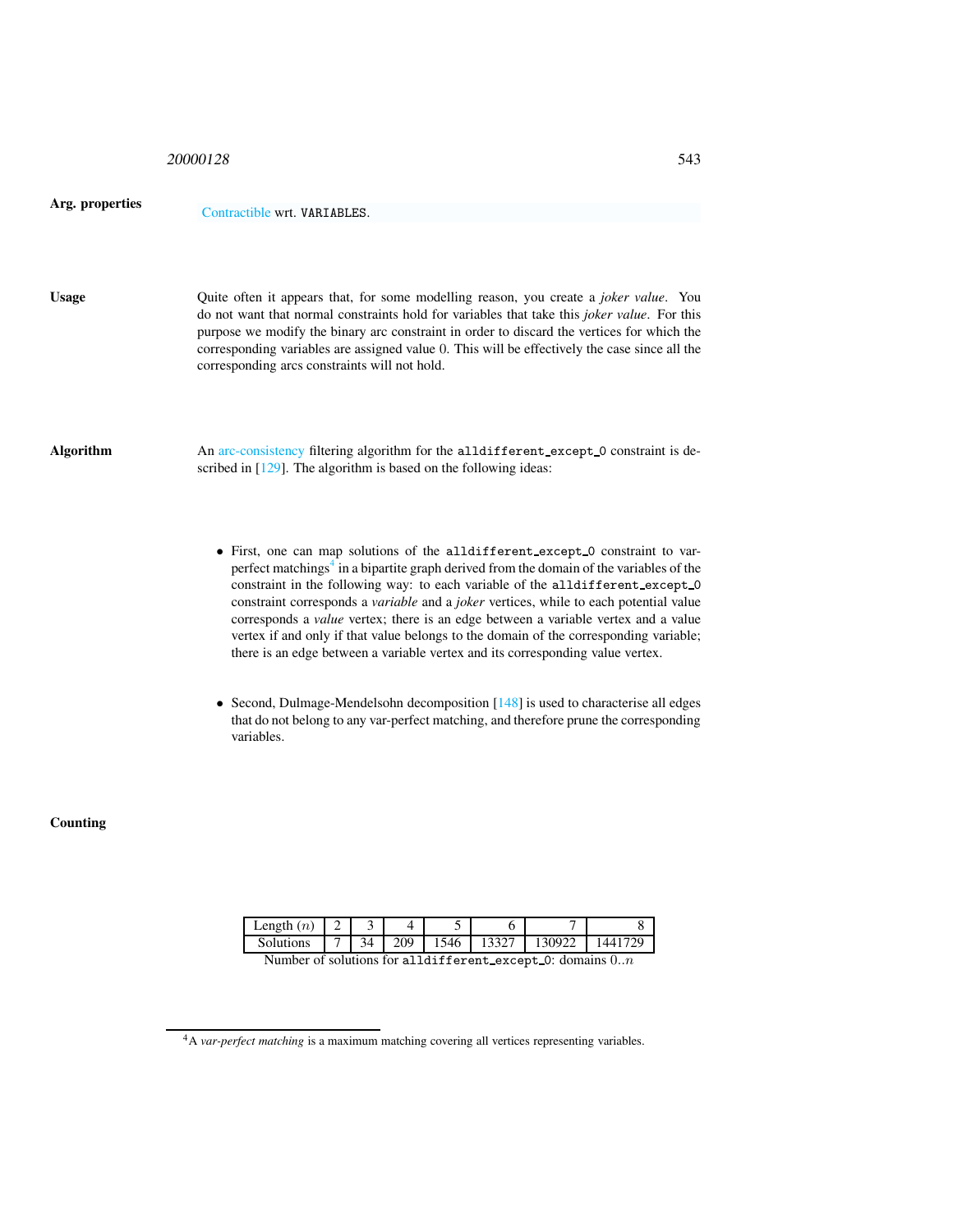

<span id="page-2-0"></span>

See also cost variant: weighted\_partial\_alldiff.

hard version: alldifferent.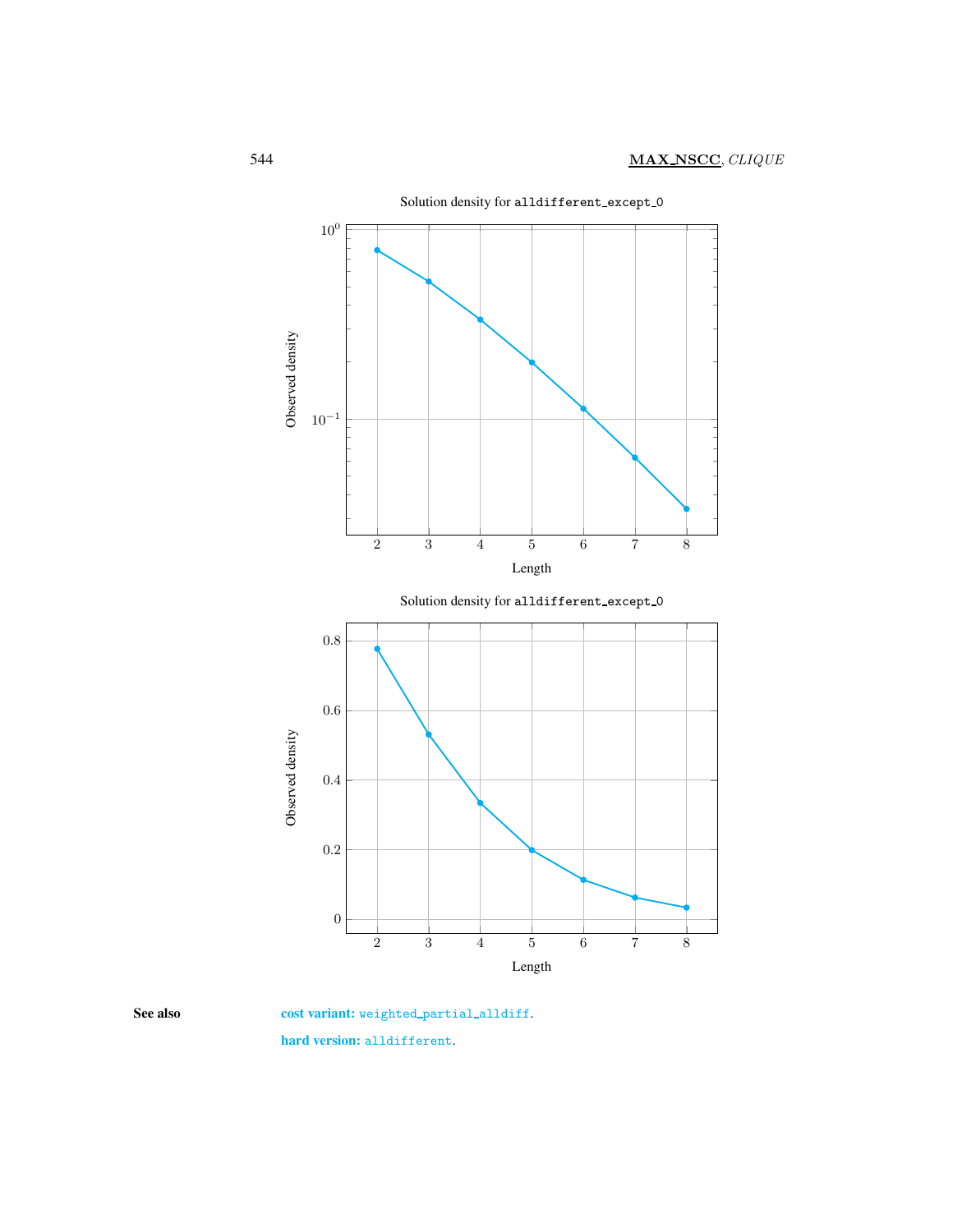## <sup>20000128</sup> 545

implied by: alldifferent. implies: multi\_global\_contiguity. Keywords characteristic of a constraint: joker value, all different, sort based reformulation, automaton, automaton with array of counters. constraint type: value constraint, relaxation. filtering: bipartite matching, arc-consistency. final graph structure: one\_succ.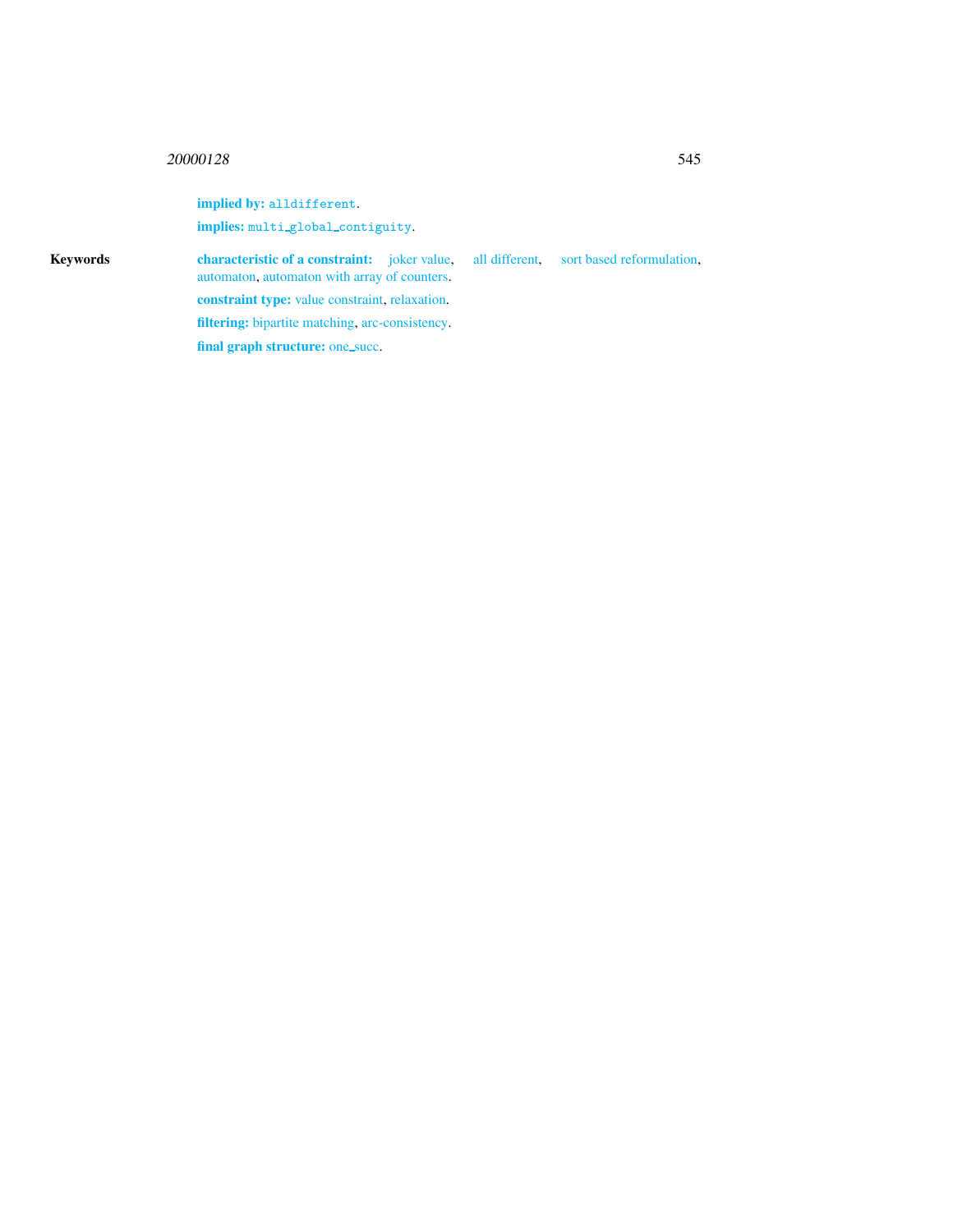<span id="page-4-0"></span>

| Arc input(s)        | VARIABLES                                                                      |
|---------------------|--------------------------------------------------------------------------------|
| Arc generator       | $CLIQUE \rightarrow collection(variables1, variables2)$                        |
| Arc arity           | 2                                                                              |
| Arc constraint(s)   | $\bullet$ variables1.var $\neq 0$<br>$\bullet$ variables1.var = variables2.var |
| Graph property(ies) | $MAX_NSCC < 1$                                                                 |

Graph model The graph model is the same as the one used for the alldifferent constraint, except that we discard all variables that are assigned value 0.

> Parts (A) and (B) of Figure [5.36](#page-4-1) respectively show the initial and final graph associated with the Example slot. Since we use the MAX\_NSCC graph property we show one of the largest strongly connected components of the final graph. The alldifferent except 0 holds since all the strongly connected components have at most one vertex: a value different from 0 is used at most once.



<span id="page-4-1"></span>Figure 5.36: Initial and final graph of the alldifferent except 0 constraint